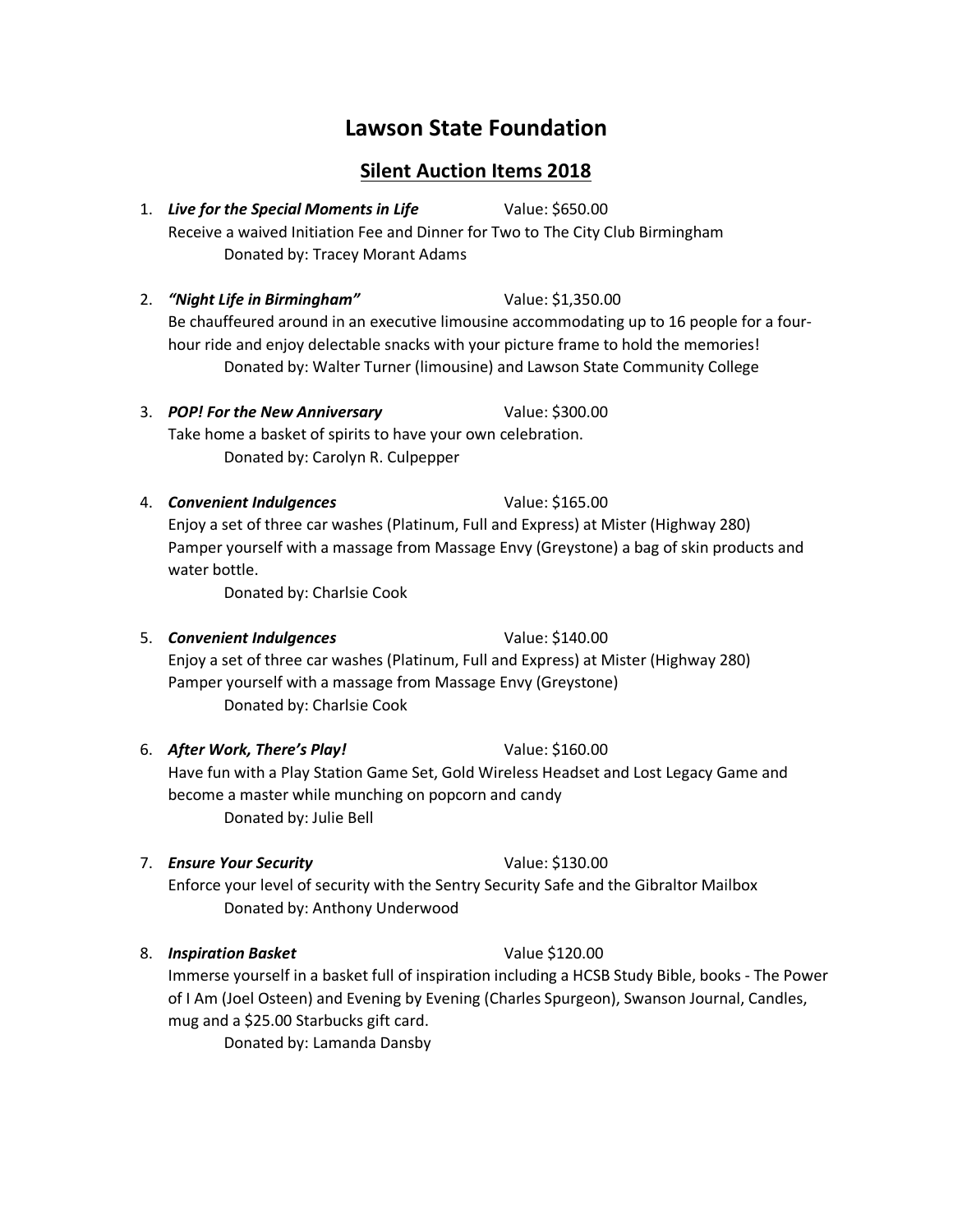### 9. *Dine-A-Rama* Value: \$ 375.00

\$100.00 gift certificate to a top-rated restaurant of choice at birminghamrestaurants.com \$100.00 gift card to Bright Star Restaurant

- \$ 50.00 gift card to Outback Steakhouse
- \$25.00 gift card to Pappadeaux Seafood Kitchens
- \$25.00 gift card to Pappadeaux Seafood Kitchens

Donated by: Connie Fuell, Dr. Kevin Walsh and Rev. Charles Winston

10. *"Take Me Out to the Ballgame"* Value \$150.00

Enjoy a memorable night at the baseball game with tickets for six (6) people in a luxury suite when the **Birmingham Barons take on the Chattanooga Lookouts** on **June 1, 2018, game beginning at 7:05 p.m.** The luxury suite is a private, temperature-controlled lounge featuring tables, chairs, drink rails, barstools, refrigerator, icemaker, outdoor balcony seating, hi-definition flat screen television and telephone for your convenience. Also, receive a parking pass for premium parking in the VIP lot on-site and avoid lines at the front gate.

Donated by: Jim Romano

11. *Sit Back, Relax and Enjoy the Big Screen!* Value: 125.00

See life in high definition. For your own convenience, enjoy a 32" Vizio HDTV with full array LED backlight and stand. Also, enjoy your movies of choice with your Redbox gift card and popcorn for full enjoyment.

Donated by: Lawrence Cooper (television) and Lawson State Ambassadors (refreshments and movies)

12. *Sports, Recreation, Fun and Memories!!!* Value: \$ 600.00

Join in the crowd and have a wonderful time while enjoying time with some popular sporting personalities and events -

 (2) VIP Passes to the Youth-At-Risk Breakfast, June 6, 7:30 a.m. AND "Meet and Photograph" with Coach Avery Johnson, Alabama Men's Basketball Coach;

 (2) VIP Reception Passes to Meet and Photograph with University of Alabama Athletic Director, Greg Burns – September 2018;

 \$100 gift card to TopGolf; four (4) tickets to the Birmingham Barons baseball game, two (2) tickets to the 2018 Annual Magic City Classic; four (4) tickets to one game each: Lawson State men's basketball and Lawson State women's basketball

 Donated by: Dr. Kevin Walsh, Robert Holmes, Robert Dickerson and Lawson State Community College

### 13. *Be Equipped to Stay Fit!* Value: 300.00

Arm yourself with the latest Fitbit Versa watch with health, fitness and smart features in a dayto-night premium design. Your wireless headphones will be the perfect addition for your trip to the gym or around the track. And keep it all contained when not in use in your gym bag for convenience.

Donated by: Robert Dickerson (fitbit) and Lawson State Community College